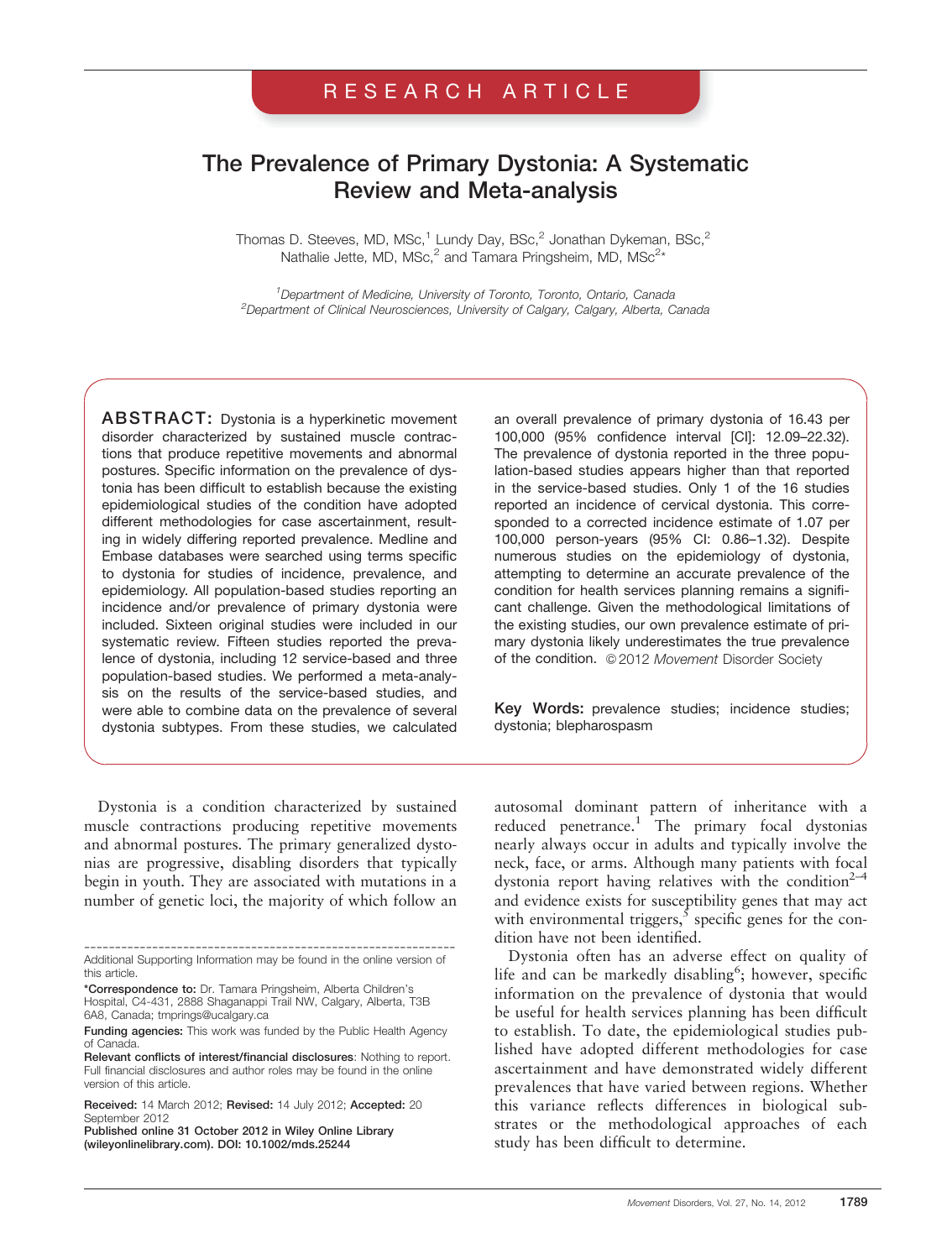The limitations of published studies reflect the difficulty of applying traditional methods of determining prevalence to dystonia. For example, case identification through computerized records of investigations or medications cannot be reliably applied to the study of dystonia, because only a proportion of patients receive treatment, and through varying specialties. Routine mortality and hospital admission data cannot be used as a proxy for prevalence because the condition has low morbidity and is generally nonfatal. Potentially, the greatest barrier to accurate ascertainment is that the diagnosis of dystonia is a clinical one, and uncertainty over diagnosis is relatively common. Family studies have highlighted this problem: One study of focal dystonia identified an additional undiagnosed affected relative in 25% of index cases.<sup>7</sup>

Ideally, door-to-door surveys would be used to identify all cases of dystonia regardless of medical seeking tendencies, previous diagnosis, or clinical severity. Although this would likely yield the most accurate data, dystonia is still a relatively rare condition, and this approach would therefore be limited by cost and practical considerations. Instead, the majority of published estimates of prevalence have been derived from less-resource-intensive service-based studies, which are prone to the limitations described above.

Given the variability in the reported prevalence of dystonia, we performed a systematic review of studies evaluating the epidemiology of dystonia. Where possible, meta-analysis was performed to provide estimates of prevalence of all types of dystonia, as well the effects of age and sex.

## Patients and Methods

Medline and Embase databases were searched (December 2010) for studies of incidence, prevalence, and epidemiology using terms specific to dystonia (see Appendix for Medline search strategy). All studies reporting the incidence and/or prevalence of primary dystonia within a defined population after 1985 were included. We excluded studies that did not report on original research or were published in languages other than English or French. Two reviewers screened abstracts and identified full texts to determine study eligibility. The references of the included studies as well as review articles were screened to ensure that additional relevant studies were not missed.

Two reviewers independently extracted data and then confirmed their accuracy through discussion. Demographics and diagnostic data collected, the sources for these data, and the definitions and diagnostic criteria were recorded. Prevalence and incidence of the conditions within each study were recorded, as was stratification by age and gender, where given.

To ensure internal consistency and to permit accurate comparisons, studies examining similar populations and similar diagnoses, using similar methods, were grouped together. To assess for significant between-study heterogeneity, the Cochrane Q statistic was calculated and  $I^2$  was used to quantify betweenstudy heterogeneity. When significant heterogeneity was absent, the pooled prevalence per 100,000 people and 95% confidence intervals (CIs) were calculated using a fixed-effect model. When significant heterogeneity was present, a random-effects model was used. With a fixed-effect model, the studies are weighted using the inverse of the variance (larger studies receive more weight), and with a random-effects model, the inverse variance is corrected by a measure of betweenstudy variation (tau-squared), thus reducing the effects of sample size. Because prevalence is a proportion, study estimates were combined using a log transformation to help normalize the data. Metaregression was used to determine whether a significant difference in the estimates of dystonia was present between men and women or between geographic locations. We investigated publication bias visually using funnel plots and statistically using both Begg and Mazumdar's and Egger et al.'s tests.<sup>8,9</sup>

#### Statistical Analyses

For all tests,  $P < 0.05$  was deemed significant. All statistical analyses were carried out in R version 2.14. $^{10}$  The *meta* package was used to produce the pooled estimates, forest plots, and publication bias assessment.<sup>11</sup> The *metafor* package was used to conduct the metaregression using restricted maximum likelihood estimation.<sup>12</sup>

## Results

Supporting Figure 1 outlines the selection process for the included studies. Sixteen studies met all inclusion criteria, with 15 reporting on prevalence (see Tables 1 and 2). Twelve of the studies were service based, reporting on patients accessing medical care for the diagnosis or treatment of dystonia, and three of the studies were population based. There was no evidence of publication bias across any of the meta-analyses. As a result of the small number of studies included in the analysis, we were likely underpowered to detect significant bias. However, we would not a priori expect a tendency for underpublication of findings outside an accepted range, because there is little agreement on definitive rates for incidence and prevalence of the various forms of dystonia.

Marras et al.'s<sup>13</sup> study was the only study reporting on an incidence of dystonia. They estimated the minimum incidence of primary cervical dystonia using the electronic medical records of Kaiser Permanente of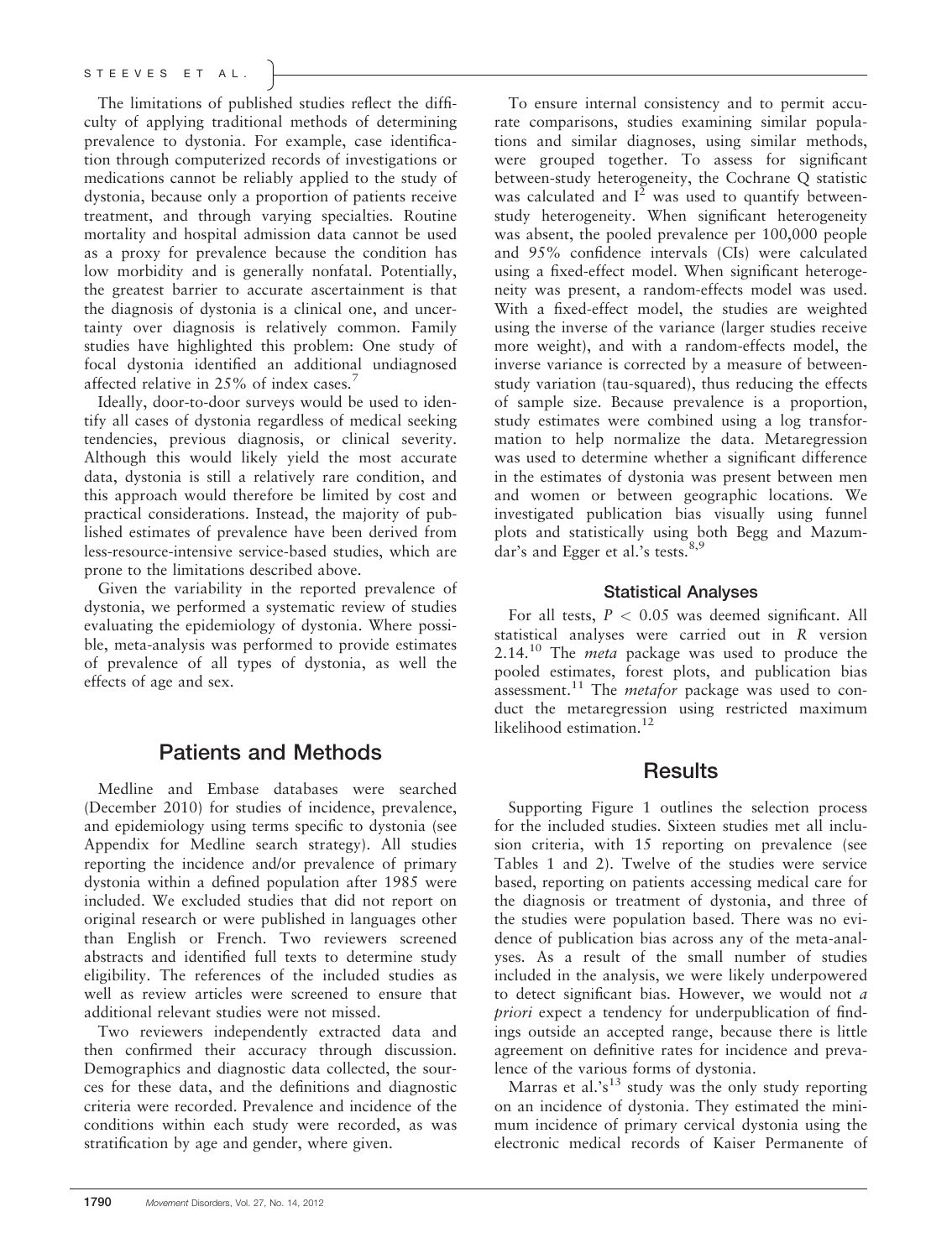| <b>TABLE 1.</b> Prevalence studies of dystonia |  |  |
|------------------------------------------------|--|--|
|------------------------------------------------|--|--|

| Study, Year                                                        | Country                                                                     | Age          | Population<br><b>Size</b> | Diagnostic<br>Criteria                      | Data Source                                                                              | Diagnosis Established by                                                 |
|--------------------------------------------------------------------|-----------------------------------------------------------------------------|--------------|---------------------------|---------------------------------------------|------------------------------------------------------------------------------------------|--------------------------------------------------------------------------|
| Asgeirsson<br>et al., 2006 <sup>22</sup>                           | Iceland                                                                     | All          | 288,201                   | <b>DMFR</b>                                 | Hospital/clinic chart review;<br>administrative database;<br>prescription drug database  | Clinical assessment<br>by a health professional;<br>medical chart review |
| Butler et al., 2004 <sup>23</sup>                                  | England                                                                     | All          | 2,605,100                 | <b>DMFR</b>                                 | Mailed survey; hospital/clinic<br>chart review                                           | Clinical assessment<br>by a health professional;<br>medical chart review |
| Castelon Konkiewitz<br>et al., $2002^{24}$                         | Germany                                                                     | All          | 1,322,883                 | Fahn                                        | Hospital/clinic chart review;<br>administrative databases                                | Clinical assessment<br>by a health professional;<br>medical chart review |
| Cossu et al., 2006 <sup>25</sup>                                   | Italy                                                                       | All          | 1,652,332                 | Unspecified                                 | Hospital/clinic chart review;<br>prescription drug database                              | Clinical assessment<br>by a health professional;<br>medical chart review |
| Das et al., 2007 <sup>15</sup>                                     | India                                                                       | All          | 52,377                    | Unspecified                                 | Stratified random sample<br>door-to-door survey                                          | Clinical assessment<br>by a health professional                          |
| Defazio et al., 2001 <sup>26</sup>                                 | Italy                                                                       | All          | 67,606                    | Fahn                                        | Hospital/clinic chart review                                                             | Clinical assessment<br>by a health professional;<br>medical chart review |
| <b>ESDE Collaborative</b><br>Group, 2000 <sup>21</sup>             | France, Austria,<br>England, Spain,<br>Finland, Germany,<br>Portugal, Italy | $>$ 20 years | 5,792,937                 | Fahn                                        | Hospital/clinic chart review;<br>administrative database;<br>prescription drug database  | Medical chart review                                                     |
| Fukuda et al., 2006 <sup>18</sup>                                  | Japan                                                                       | All          | 247,973                   | Fahn                                        | Mailed survey; hospital/clinic<br>chart review                                           | Clinical assessment<br>by a health professional;<br>medical chart review |
| Kandil et al., 1994 <sup>14</sup><br>Le et al., 2003 <sup>20</sup> | Eqypt<br>Norway                                                             | All<br>All   | 42.000<br>508,726         | Unspecified<br><b>DMRF</b>                  | Door-to-door survey<br>Hospital/clinic chart review;<br>administrative databases         | Unspecified<br>Medical chart review                                      |
| Matsumoto et al., 2003 <sup>17</sup>                               | Japan                                                                       | All          | 1,459,130                 | Unspecified                                 | Hospital/clinic chart review;<br>administrative databases                                | Clinical assessment<br>by a health professional;<br>medical chart review |
| Müller et al., 2002 <sup>16</sup>                                  | Italy                                                                       | >50          | 707                       | Fahn                                        | Random population sample                                                                 | Clinical assessment<br>by a health professional                          |
| Papantonio et al., 2009 <sup>27</sup>                              | Italy                                                                       | >17          | 541, 653                  | Unspecified                                 | Hospital/clinic chart review;<br>administrative databases;<br>prescription drug database | Medical chart review;<br>administrative data codes                       |
| Pekmezovic et al., 2003 <sup>28</sup>                              | Serbia                                                                      | ${\geq}20$   | 1,602,226                 | Unspecified                                 | Hospital/clinic chart review                                                             | Medical chart review                                                     |
| Sugawara et al., 2006 <sup>29</sup>                                | Japan                                                                       | All          | 1,166,967                 | Dystonia working<br>group guideline<br>2004 | Mailed survey; hospital/clinic<br>chart review                                           | Clinical assessment<br>by a health professional;<br>medical chart review |

Abbreviations: DMRF, Dystonia Medical Research Foundation; Fahn, Fahn classification of dystonia; ESDE, The Epidemiological Study of Dystonia in Europe.

Northern California to identify cases first diagnosed between 1997 and 1999. They identified 66 cases of primary cervical dystonia during a total of 8,215,110 person-years. This corresponded to an incidence of 0.8 per 100,000 person-years (95% CI: 0.63, 1.03) and a corrected estimate of 1.07 per 100,000 person-years (95% CI: 0.86–1.32).

From the service-based studies, we were able to combine data on the prevalence of primary dystonia, focal dystonia, focal and segmental dystonia, generalized dystonia, blepharospasm, cervical dystonia, laryngeal dystonia, oromandibular dystonia, limb dystonia, and writer's cramp. We calculated sex-specific prevalence for focal/segmental dystonia, cervical dystonia, and blepharospasm. We were unable to perform a meta-analysis to derive age-specific estimates as a result of variable grouping of ages across studies. Data from studies that provided age-specific estimates are summarized in Table 2.

The population-based studies consisted of two studies that relied on door-to-door surveys: Kandil et al. evaluating a population in Upper Egypt<sup>14</sup> and Das et al. evaluating a population in Calcutta, India.<sup>15</sup> A third study evaluated a random selection of patients over the age of 50 in Bruneck, South Tyrol, Italy.16 These three studies generated markedly different results.

Kandil et al. studied 7,000 families (42,000 subjects) from urban, suburban, and rural communities in Upper Egypt from March 1988 to June  $1990.<sup>14</sup>$  Subjects were interviewed at home, and those identified by screening interview and examination as having abnormal movements were reinterviewed and examined to confirm and assess the etiology of their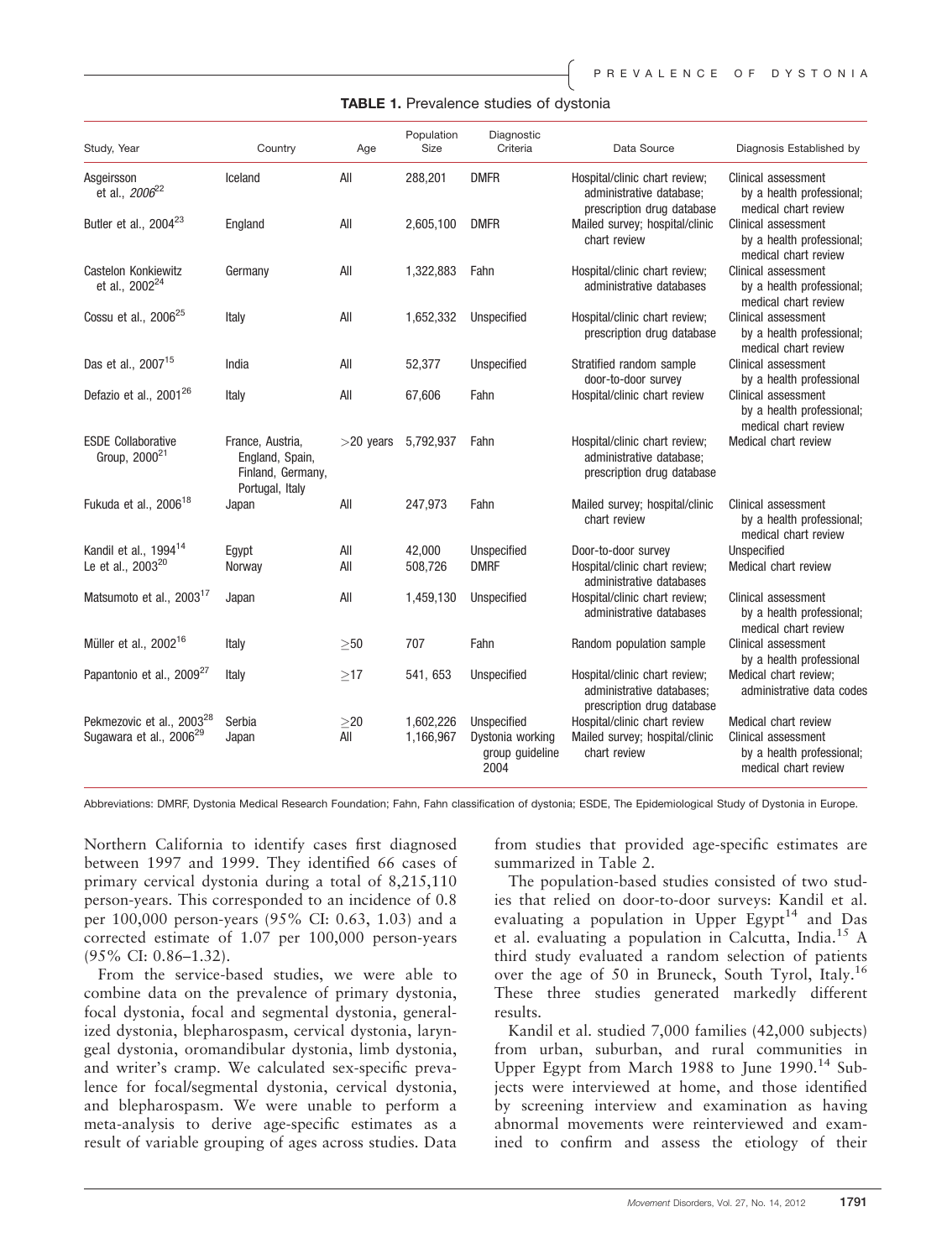| TABLE 2. Prevalence of dystonia by age group |  |  |  |
|----------------------------------------------|--|--|--|
|                                              |  |  |  |

| Study                          | Dystonia Subtype | Age Group | Prevalence/10 <sup>5</sup> |
|--------------------------------|------------------|-----------|----------------------------|
| Das et al., 2007 <sup>15</sup> | Primary dystonia | ${<}29$   | 7.6                        |
|                                |                  | $30 - 49$ | 31.3                       |
|                                |                  | $50 - 69$ | 177.9                      |
|                                |                  | >70       | 130.8                      |
| Defazio                        | Blepharospasm    | ${<}29$   | 0                          |
| et al., 2001 <sup>26</sup>     |                  | $30 - 49$ | 0                          |
|                                |                  | $50 - 69$ | 26.6                       |
|                                |                  | 60-69     | 31.9                       |
|                                |                  | > 69      | 74.0                       |
| Le et al., $2003^{20}$         | Focal/segmental  | ${<}29$   | 4.1                        |
|                                | dystonia         | $30 - 49$ | 23.8                       |
|                                |                  | $50 - 69$ | 51.4                       |
|                                |                  | >70       | 58.7                       |
| Papantonio                     | Focal/segmental  | $18 - 34$ | 3.9                        |
| et al., 2009 <sup>27</sup>     | dystonia         | $35 - 54$ | 9.9                        |
|                                |                  | $55 - 74$ | 27.4                       |
|                                |                  | >75       | 16.3                       |
| Pekmezovic                     | Focal dystonia   | $20 - 49$ | 7.2                        |
| et al., 2003 <sup>28</sup>     |                  | $50 - 59$ | 19.9                       |
|                                |                  | 60-69     | 10.9                       |
|                                |                  | >70       | 31.4                       |
| ESDE, 2000 <sup>21</sup>       | Focal dystonia   | $20 - 49$ | 6.4                        |
|                                |                  | $50 - 59$ | 17.9                       |
|                                |                  | 60–69     | 20.6                       |
|                                |                  | $70 - 95$ | 17.8                       |

disorder. The researchers did not specify the qualifications of those performing the screening and subsequent assessments, but stated that further clinical assessments and investigations required for diagnosis were carried out at Assiut University Hospital (Assiut, Egypt). The researchers did not specify for how many subjects this detailed evaluation was undertaken.

The researchers reported on a prevalence of focal dystonia of 10 per 100,000. All cases were cervical dystonias and all were observed in 30 to 40 year olds, producing an age-specific prevalence of 203 per 100,000. No cases of generalized dystonia were recorded, and no differences were observed between the regions studied.

Das et al. sampled the population of Calcutta with random, two-stage, stratified selection of subjects.<sup>15</sup> A nonmedical team performed the door-to-door surveys, administering to a senior household member a screening questionnaire directed at the entire household. A study neurologist then examined any screened positive cases and recorded clinical data. Two senior neurologists then confirmed any screened positive cases by review of the paper history and, in some instances, with in-person examinations.

Of 52,377 subjects screened, 23 were diagnosed with primary dystonia. This generated a crude prevalence of 43.91 per 100,000 (95% CI: 28.41–64.81). All cases were focal dystonias, predominantly manifesting as writer's cramp and primary writing tremor, followed by facial/cervical dystonia. Age of onset was earlier for women (mean, 43.5 years) than men (mean, 46.6 years). Limb dystonia was more common among men and facial dystonia more common among women, but cervical dystonia was equally common.

Finally, Müller et al. evaluated the prevalence of primary dystonia in a random population sample of individuals over age 50 participating in the Bruneck study.<sup>16</sup> As part of this study, a baseline examination was performed in 1990, and follow-up evaluations were performed at 5-year intervals. During the second follow-up, subjects remaining in the study (92%) were screened for dystonia by a movement disorders specialist. A standardized history and neurologic examination was obtained from all patients. If dystonia was suspected, videotape recordings were made and independently reviewed by three other movement disorders specialists. Patients were classified as having definite dystonia when all three examiners made a diagnosis of the condition. For positive cases, a medical work-up for secondary causes was performed.

A total of 15 potential cases were identified at the time of the on-site examination. Nine were excluded with alternative diagnoses. Therefore, primary dystonia was present in 6 of 707, resulting in a prevalence of 732 per 100,000 (95% CI: 319–1,564) in the general population over age 50. Only two of the cases had been previously diagnosed.

Twelve studies assessed the prevalence of dystonia in clinics and hospitals serving defined areas (Table 1). With the exception of three studies from Japan, the locations for these studies were primarily in Europe.

Because these serviced-based studies used similar methodologies, we were able to combine their data for analysis. We calculated an overall prevalence of primary dystonia of 16.43 per 100,000 (95% CI: 12.09– 22.32;  $I^2 = 96.4\%$ ; Q = 110.8; df = 4; P < 0.0001; see Fig. 1). The overall prevalence of focal and segmental dystonias was 15.36 per 100,000 (95% CI: 12.06–19.55;  $I^2 = 95.6\%$ ; Q = 157.8; df = 7; P < 0.0001; see Fig. 2). Prevalence was higher in women 22.35 (95% CI: 12.05–41.46) than in men 14.58 (95% CI: 9.43–22.52); however, this difference was not statistically significant by metaregression.

We calculated an overall prevalence of cervical dystonia of 4.98 per 100,000 (95% CI: 3.58–6.94;  $I^2$  = 93.1%; Q = 115.2; df = 8; P < 0.0001; see Fig. 3). Metaregression analysis revealed no significant differences between men and women for cervical dystonia, with a prevalence in women of 6.48 per 100,000 (95% CI: 3.49–12.04) and in men of 4.98 per 100,000 (95% CI: 4.12–6.01). We calculated an overall prevalence of blepharospasm of 4.24 per 100,000 (95% CI: 2.92–6.18;  $I^2$ 94.3%; Q = 157.5; df = 9; P < 0.0001; see Fig. 4); again, metaregression analysis revealed no significant differences between sexes, with 4.78 cases of blepharospasm per 100,000 (95% CI: 4.11–5.57) in women and 3.08 per 100,000 (95% CI: 1.63–5.82) in men.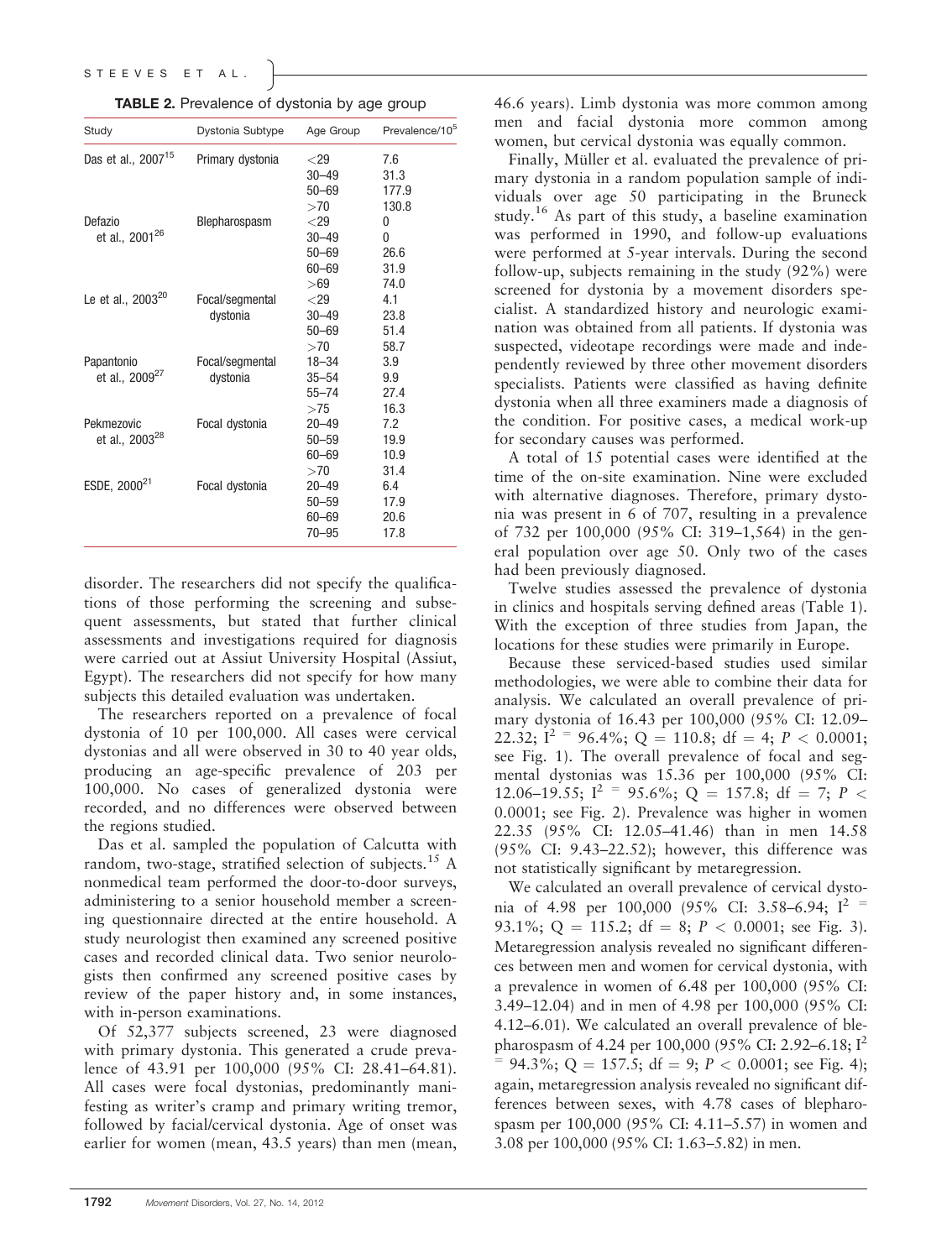

FIG. 1. Prevalence of primary dystonia (per 100,000).

We conducted stratified analyses and metaregression to determine whether the prevalence of cervical dystonia or blepharospasm differed by location. Three studies conducted in Japan were compared to six studies conducted in Europe. This analysis suggests that the prevalence of cervical dystonia is significantly lower in Japan than in Europe, with a reported prevalence of 2.52 (95% CI: 2.00, 3.18) in Japan and 6.71 (95% CI: 4.84, 9.30) in Europe ( $P = 0.0015$ ). The prevalence of blepharospasm was not significantly different between the Japanese and European studies ( $P =$ 0.3697).

For several forms of dystonia, data did not permit calculation of sex-specific prevalence. Therefore, we calculated overall prevalences for limb dystonia (1.24 per 100,000; 95% CI: 0.35–4.36;  $I^2 = 96.4\%$ ; Q = 110.9; df = 4;  $P < 0.0001$ ), writer's cramp (1.65 per 100,000; 95% CI: 0.89–3.04;  $I^2 = 83\%$ ; Q = 17.7; df  $=$  3; P  $=$  0.0005), oral mandibular dystonia (0.52 per 100,000; 95% CI: 0.15, 1.77;  $I^2 = 89.7\%$ ; Q = 39; df  $= 4$ ;  $P < 0.0001$ ), laryngeal dystonia (1.54 per 100,000; 95% CI: 0.65–3.61;  $I^2 = 94.1$ ; Q = 67.5;

 $df = 4$ ;  $P < 0.0001$ ), and generalized dystonia (0.44) per 100,000; 95% CI: 0.26–0.74;  $I^2 = 46.9\%$ ; Q = 5.6; df = 3;  $P = 0.13$ ).

#### **Discussion**

The prevalence of dystonia reported on in the three population-based studies<sup>14–16</sup> in our analysis is much higher than in the service-based studies. The latter numbers are likely underestimates, because the numbers of patients seeking treatment is almost certainly lower than the prevalence of primary dystonia in the general population. Müller et al.'s Bruneck<sup>16</sup> study provides some evidence for this: Of the 6 patients identified, only 2 had been previously diagnosed with dystonia. Additionally, patients who have previously been diagnosed with dystonia, but who have stopped treatment or were last examined before the capture dates, may be missing in service-based estimates.

The population-based studies<sup>14-16</sup> are not without limitations. One of the principal limitations of the two



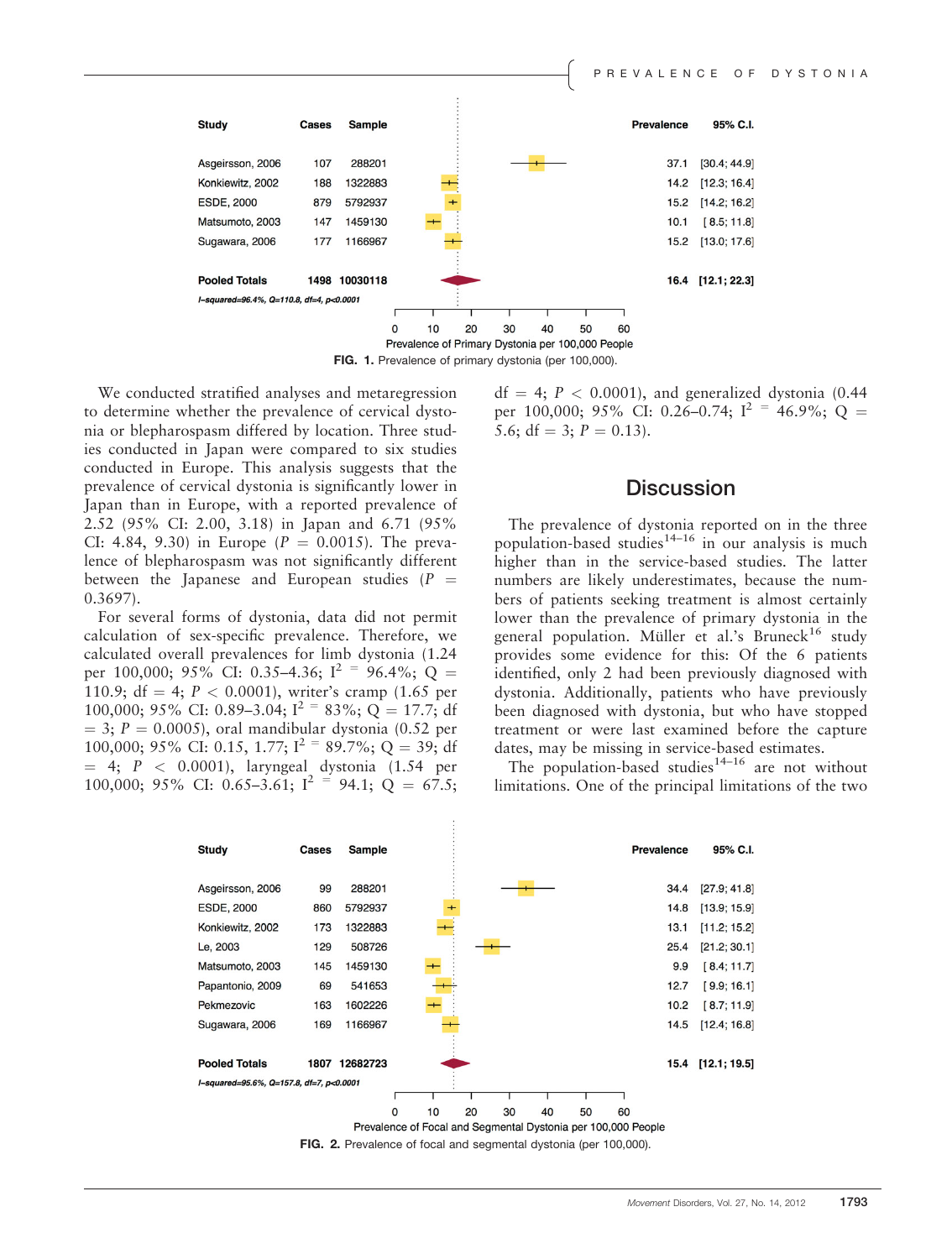

door-to-door studies $14,15$  was the relatively low sensitivity of the initial screening. The prevalence of dystonia could have been higher if neurologists had examined all subjects, thus capturing milder cases.

Such limitations were not a feature of the population-based study performed in Bruneck,<sup>16</sup> which used a very different methodology and which may explain why this study reported the highest prevalence.<sup>16</sup> The study was based on a relatively small total population of 13,704 participants and a limited number of cases that generated wide CIs. However, even under the impossible assumption of zero prevalence in the population below age 50, the calculations based on the observed cases for the age range of 0 to 90 years still produce a prevalence of 220 per 100,000 (95% CI:

98–481). Even the lower limit of this estimate clearly exceeds the prevalence reported on in all service-based studies. The investigators defended their estimates by contrasting their rigorous approach to that of the service-based studies, as well as to the published population-based studies that have relied on initial screening conducted by non-neurologists without stringent diagnostic criteria. Given that a definite diagnosis was only accepted when three movement disorders specialists independently diagnosed dystonia upon video review, there was a low likelihood of false positives.

Our meta-analysis of the service-based studies generated a relatively narrow CI for the prevalence of primary dystonia: 16.43 per 100,000 (95% CI: 12.09– 22.32). However, a notable feature on review of these

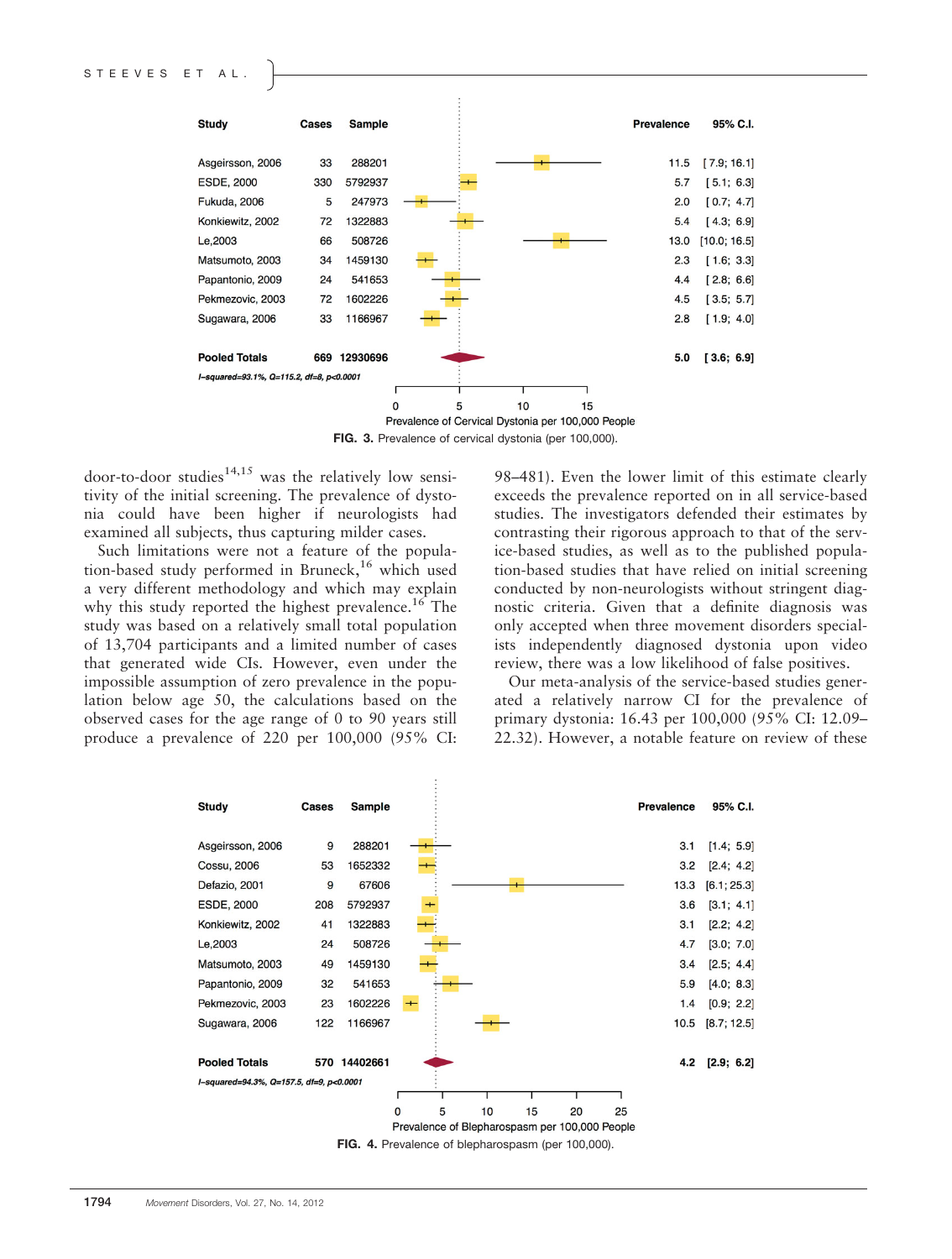studies was the great variation of reported estimates of prevalence across Europe. No good evidence exists for such geographic variation, and the reported prevalences differ to such an extent that uneven success in identifying patients seems the most plausible explanation. For example, the study of dystonia in Iceland yielded the highest prevalence of primary, focal/segmental, and cervical dystonia. Although genetic factors could be responsible for the higher prevalence of dystonia, the higher prevalence can also be readily attributed to a more-complete ascertainment of cases. Iceland's small population of 288,201 people is served by neurologists in only one neurological department in a hospital in the capital and a single neurologist in a regional hospital—and both hospitals participated in the study. The study also employed many other methods of identifying cases, including contacting other specialists who might treat patients with dystonia, review of hospital medical records, and the records of the hospital's botulinum toxin outpatient practice.

Differences in ascertainment may also explain the differences in reported frequencies of dystonia subtypes across countries, in particular, comparing Europe and Japan. Matsumoto et al.'s study of patients in Kyoto reported that blepharospasm was more prevalent than cervical dystonia, which is opposite to the pattern demonstrated in most European populations.<sup>17</sup> Although the reported prevalence of blepharospasm in Kyoto was similar to those reported in Italy, Matsumoto et al.<sup>17</sup> noted, at the time of their study in 2003, that ophthalmologists in Japan were only just beginning to provide treatment for blepharospasm, despite this being common practice elsewhere, and that this could have increased the prevalence of the condition noted in neurology clinics in Japan. Likewise, Fukuda et al., reporting in their 2006 study that the prevalence of facial dystonia was approximately four times higher than in the previous survey of Tottori prefecture in 1993 (6.5 versus 1.6 per  $100,000$ ,  $18,19$  stated that this finding probably related to the increased number of patients being evaluated, diagnosed, and treated since the introduction of botulinum toxin in 1997. They noted that, in contrast, the prevalence of torticollis did not differ from that observed in their 1993 survey; whereas that of writer's cramp increased by approximately three times.

In general, we can conclude that the studies appearing to show differences between populations in the prevalence of dystonia and dystonia subtypes do not allow a distinction to be made between the effects of genetics, heterogeneous diagnostic criteria, and healthcare-seeking patterns.

Overall, our study documented increasing prevalence of dystonia with age (Table 2), and some evidence suggests that the age of emergence of dystonia may also be partially ethnically related, because the study from Oslo documented later onset of disease in 719 non-Jewish Caucasians than in Ashkenazi Jews and later onset in ethnic Europeans than in first-generation Asian and African immigrants.20 In general, the literature suggests that men develop dystonia at an earlier age and have a shorter time to diagnosis,  $13,17,21$ suggesting a sex-related biologic difference that may reflect greater severity of disease in males. Our own metaregression analysis did not reveal sex-related differences in prevalence.

### **Conclusion**

In conclusion, despite the publication of studies on the epidemiology of dystonia, attempting to determine an accurate prevalence of the condition for healthservice planning remains a challenge. Given the methodological limitations of the studies included in our own meta-analysis, it is likely that the combined prevalence of primary dystonia of 16.43 per 100,000 is an underestimate, with many cases remaining undiagnosed. More-accurate assessments of prevalence could be obtained with population-based studies employing rigorous assessments that would necessitate a substantial commitment of resources; however, the dystonias are a source of significant disability, lost productivity, and impaired quality of life. In view of the effective treatments that are now available for the condition, increased awareness of dystonia among both health professionals and the public is warranted to ensure appropriate healthcare planning and the provision of treatment.

Acknowledgments: The authors acknowledge Diane Lorenzetti for her assistance in developing the search strategies and Diane Gillespie from the Dystonia Medical Research Foundation Canada for providing input into the search-strategy development and final manuscript review. The opinions expressed in this publication are those of the authors/researchers and do not necessarily reflect the official views of the Public Health Agency of Canada. N.J. holds an Alberta Innovates Health Solutions Population Health Investigator Award and a Canada Research Chair in Neurological Population Health and Health Services Research.

#### References

- 1. Bressman SB, Sabatti C, Raymond D, et al. The DYT1 phenotype and guidelines for diagnostic testing. Neurology 2000;54:1746–1752.
- 2. Jankovic J, Nutt JG. Blepharospasm and cranial-cervical dystonia (Meige's syndrome): familial occurrence. Adv Neurol 1988;49: 117–123.
- 3. Tan EK, Jankovic J. Tardive and idiopathic oromandibular dystonia: a clinical comparison. J Neurol Neurosurg Psychiatry 2000; 68:186–190.
- 4. Defazio G, Martino D, Aniello MS, et al. A family study on primary blepharospasm. J Neurol Neurosurg Psychiatry 2006;77:  $252 - 254$
- 5. Bressman SB. Dystonia genotypes, phenotypes, and classification. Adv Neurol 2004;94:101–107.